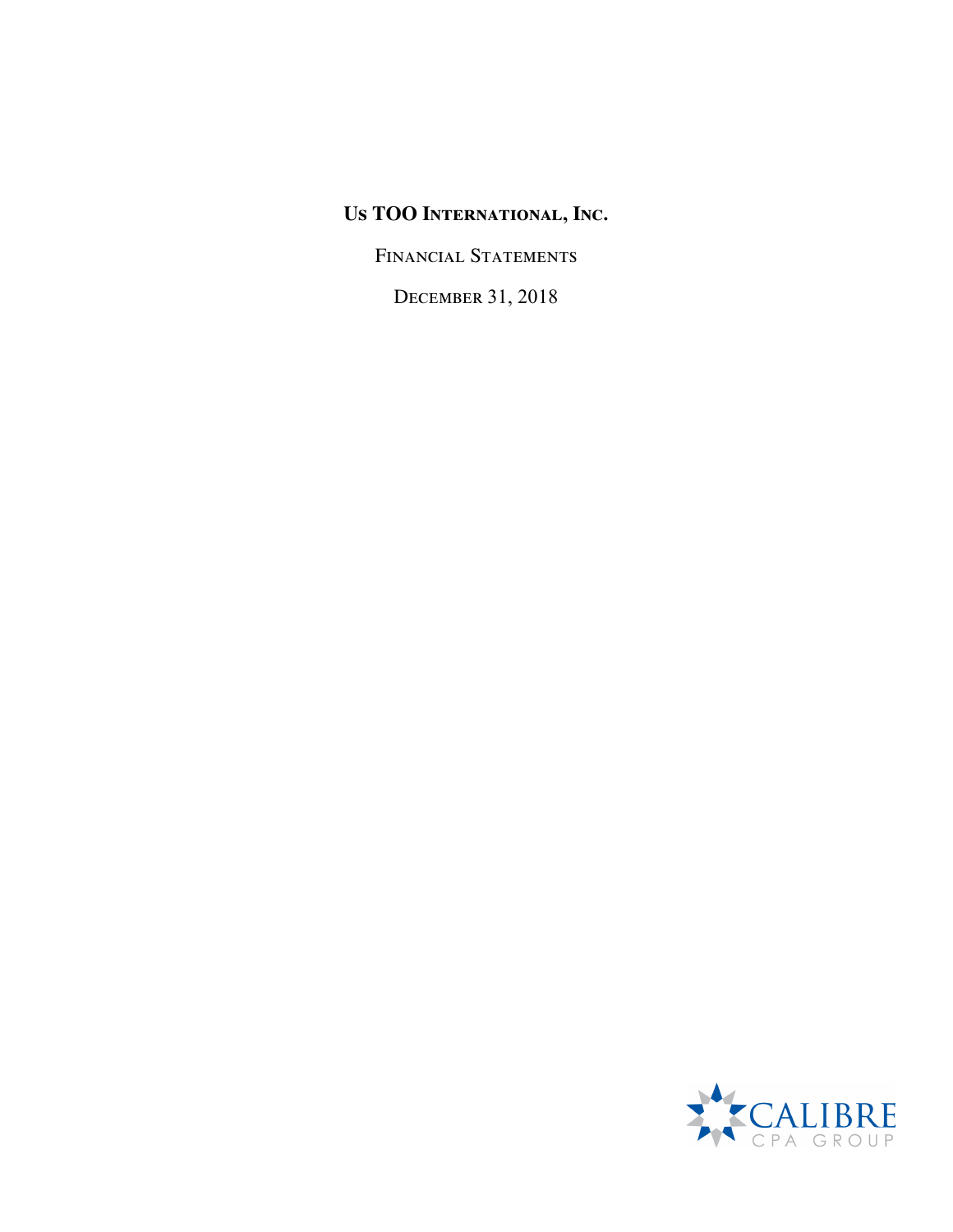### FINANCIAL STATEMENTS

# Years Ended December 31, 2018 and 2017

### **CONTENTS**

|                                          | PAGE |
|------------------------------------------|------|
| Report of Independent Auditors           |      |
| <b>Statements of Financial Position</b>  | 3    |
| <b>Statements of Activities</b>          | 4    |
| <b>Statements of Functional Expenses</b> | 6    |
| <b>Statements of Cash Flows</b>          | 8    |
| Notes to Financial Statements            | 9    |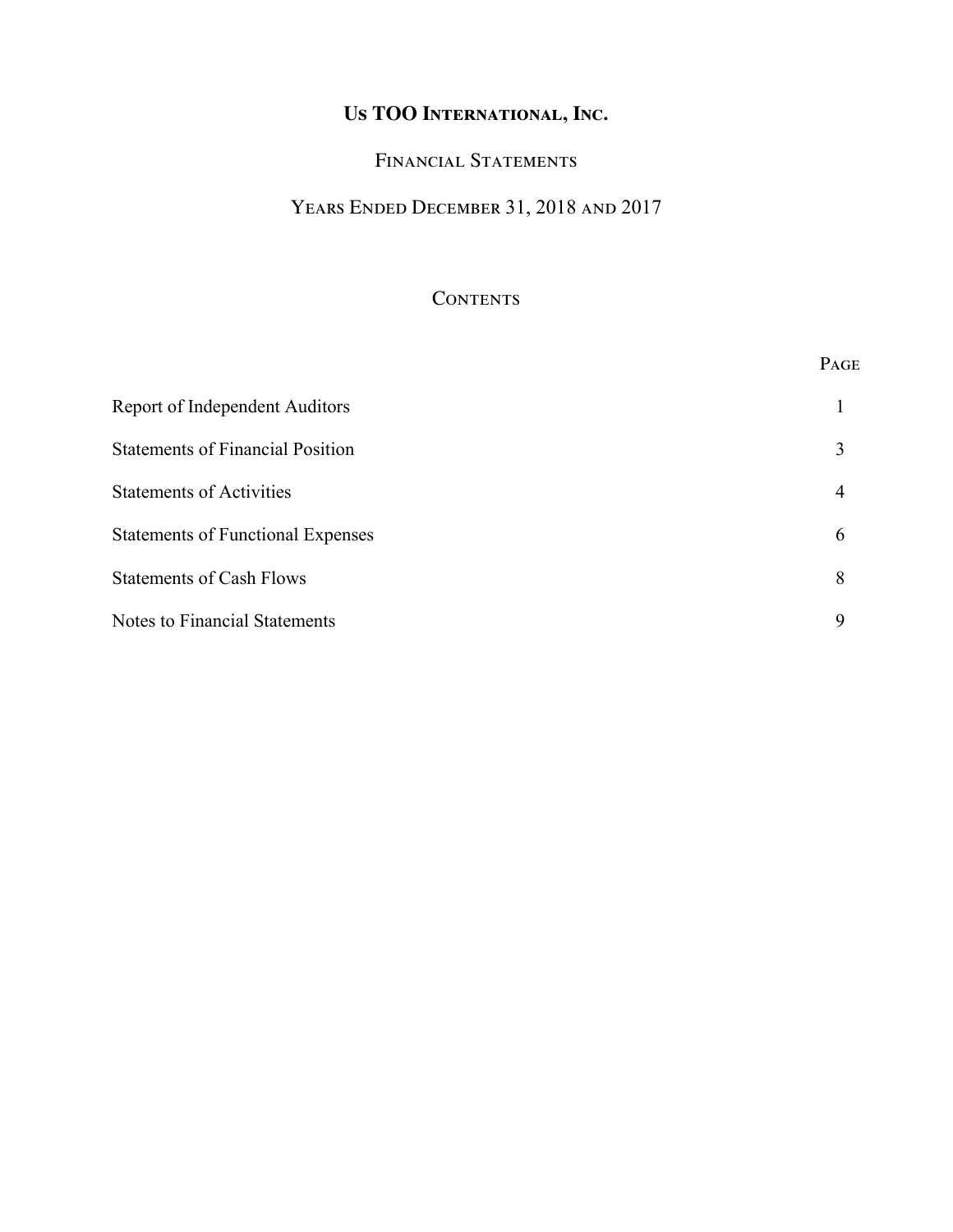

230 WEST MONROE STREET SUITE 310 CHICAGO, IL 60606 312.655.0037 PHONE | 312.655.9145 FAX

### **Report of Independent Auditors**

To the Board of Directors of Us TOO International, Inc.

We have audited the accompanying financial statements of Us TOO International, Inc. (an Illinois not-for-profit Corporation), which comprise the statements of financial position as of December 31, 2018 and 2017, and the related statements of activities, functional expenses and cash flows for the years then ended, and the related notes to the financial statements.

### **Management's Responsibility for the Financial Statements**

Management is responsible for the preparation and fair presentation of these financial statements in accordance with accounting principles generally accepted in the United States of America; this includes the design, implementation, and maintenance of internal control relevant to the preparation and fair presentation of the financial statements that are free from material misstatement, whether due to fraud or error.

#### **Auditors' Responsibility**

Our responsibility is to express an opinion on these financial statements based on our audits. We conducted our audits in accordance with auditing standards generally accepted in the United States of America. Those standards require that we plan and perform the audit to obtain reasonable assurance about whether the financial statements are free from material misstatement.

An audit involves performing procedures to obtain audit evidence about the amounts and disclosures in the financial statements. The procedures selected depend on the auditors' judgment, including the assessment of the risks of material misstatement of the financial statements, whether due to fraud or error. In making those risk assessments, the auditor considers internal control relevant to the entity's preparation and fair presentation of the financial statements in order to design audit procedures that are appropriate in the circumstances, but not for the purpose of expressing an opinion on the effectiveness of the entity's internal control. Accordingly, we express no such opinion. An audit also includes evaluating the appropriateness of accounting policies used and the reasonableness of significant accounting estimates made by management, as well as evaluating the overall presentation of the financial statements.

We believe that the audit evidence we have obtained is sufficient and appropriate to provide a basis for our audit opinion.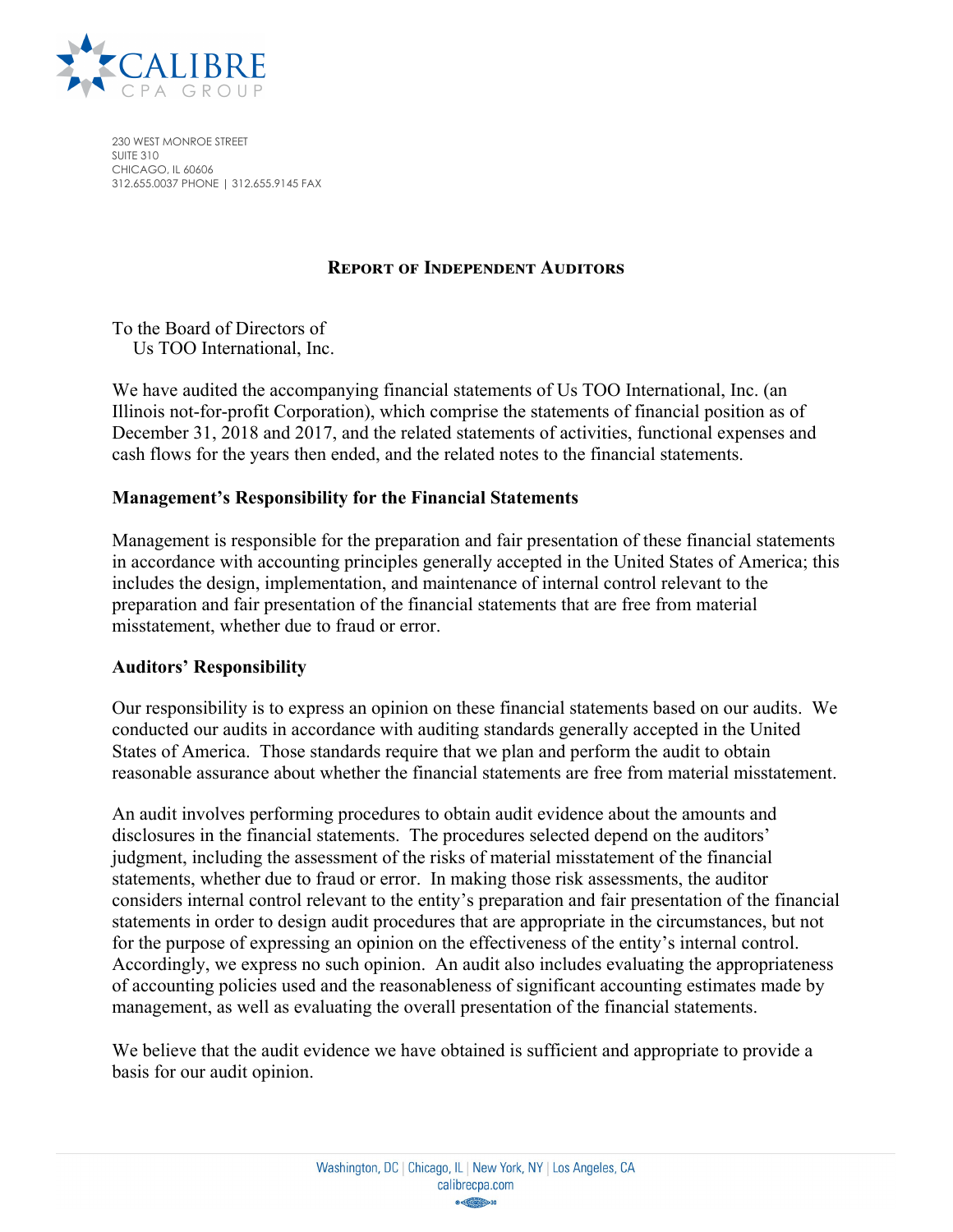### **Opinion**

In our opinion, the financial statements referred to above present fairly, in all material respects, the financial position of Us TOO International, Inc. as of December 31, 2018 and 2017, and the changes in its net assets and its cash flows for the years then ended in conformity with accounting principles generally accepted in the United States of America.

Calibre CAA Group, PLLC

Chicago, IL June 24, 2019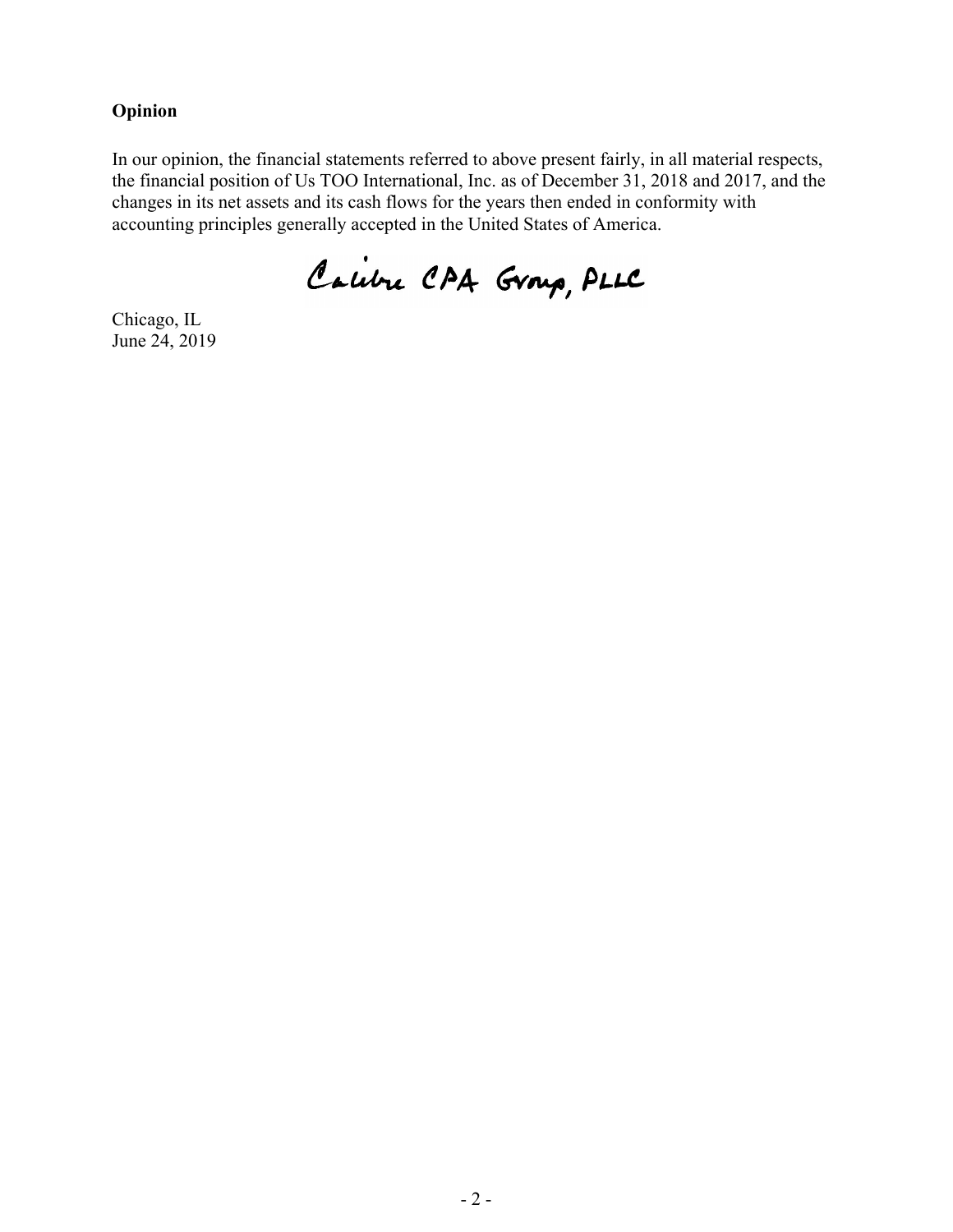## **Statements of Financial Position**

## December 31, 2018 and 2017

|                                       | 2018                   | 2017          |
|---------------------------------------|------------------------|---------------|
| ASSETS                                |                        |               |
| <b>CURRENT ASSETS</b>                 |                        |               |
| Cash and cash equivalents             | \$<br>154,981          | \$<br>167,286 |
| Sponsorships receivable               | 15,000                 |               |
| Prepaid expenses                      | 11,199                 | 4,028         |
| Total current assets                  | 181,180                | 171,314       |
| <b>INVESTMENTS</b>                    | 985,931                | 752,708       |
| PROPERTY AND EQUIPMENT                |                        |               |
| Furniture and equipment               | 27,961                 | 27,961        |
| Less: accumulated depreciation        | (27,961)               | (27, 961)     |
| Total property and equipment          |                        |               |
| <b>OTHER ASSETS</b>                   |                        |               |
| Security deposit                      | 3,200                  | 3,200         |
| Total assets                          | \$<br>1,170,311        | \$<br>927,222 |
| <b>LIABILITIES AND NET ASSETS</b>     |                        |               |
| <b>LIABILITIES</b>                    |                        |               |
| Accounts payable                      | $\mathbb{S}$<br>56,517 | \$<br>28,939  |
| Accrued expenses                      | 28,260                 | 9,538         |
| Deferred lease obligation             | 2,567                  | 3,334         |
| <b>Total liabilities</b>              | 87,344                 | 41,811        |
| NET ASSETS                            |                        |               |
| Net assets without donor restrictions | 802,149                | 639,170       |
| Net assets with donor restrictions    | 280,818                | 246,241       |
| Total net assets                      | 1,082,967              | 885,411       |
| Total liabilities and net assets      | 1,170,311<br>\$        | \$<br>927,222 |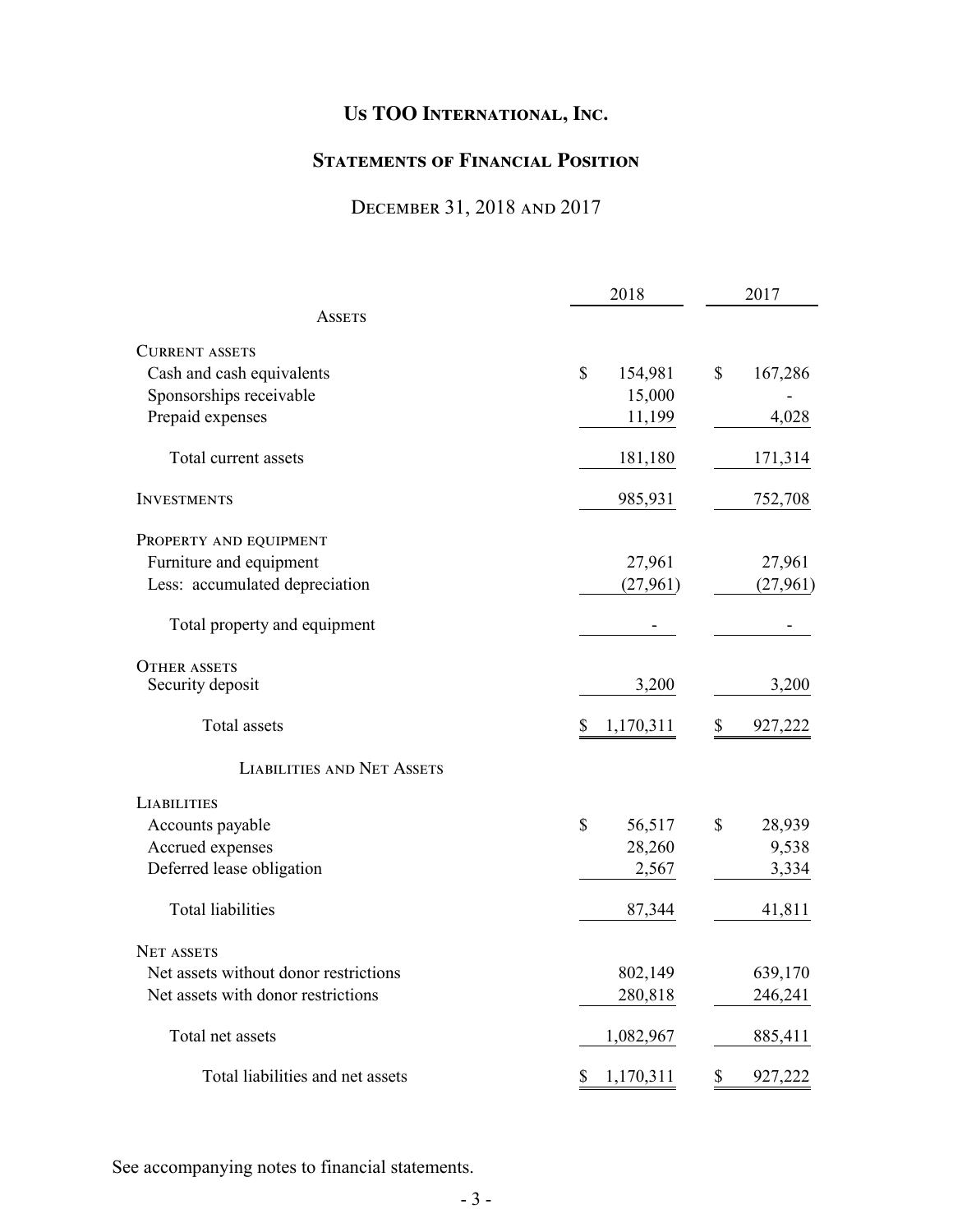### **STATEMENT OF ACTIVITIES**

## Year Ended December 31, 2018

|                                             | Without |                       |    | With                  |       |           |
|---------------------------------------------|---------|-----------------------|----|-----------------------|-------|-----------|
|                                             |         | Donor<br>Restrictions |    | Donor<br>Restrictions | Total |           |
| <b>REVENUES</b>                             |         |                       |    |                       |       |           |
| Contributions                               | \$      | 113,873               | \$ | 465,418               | \$    | 579,291   |
| Donated securities                          |         | 310,625               |    |                       |       | 310,625   |
| Fundraising events                          |         |                       |    |                       |       |           |
| (net of expenses of \$138,446)              |         | 203,250               |    |                       |       | 203,250   |
| Interest/dividends, net of fees             |         | 8,160                 |    |                       |       | 8,160     |
| Realized loss on investments                |         | (27, 530)             |    |                       |       | (27, 530) |
| Unrealized loss on investments              |         | (57, 773)             |    |                       |       | (57, 773) |
| Tapes/books/pins                            |         | 466                   |    |                       |       | 466       |
| Other                                       |         | 2,581                 |    |                       |       | 2,581     |
| Net assets released from donor restrictions |         | 430,841               |    | (430, 841)            |       |           |
| Total revenues                              |         | 984,493               |    | 34,577                |       | 1,019,070 |
| <b>EXPENSES</b>                             |         |                       |    |                       |       |           |
| Program services                            |         | 600,489               |    |                       |       | 600,489   |
| Management and general                      |         | 160,696               |    |                       |       | 160,696   |
| Fundraising                                 |         | 60,329                |    |                       |       | 60,329    |
| Total expenses                              |         | 821,514               |    |                       |       | 821,514   |
| <b>CHANGE IN NET ASSETS</b>                 |         | 162,979               |    | 34,577                |       | 197,556   |
| <b>NET ASSETS</b>                           |         |                       |    |                       |       |           |
| Beginning of year                           |         | 639,170               |    | 246,241               |       | 885,411   |
| End of year                                 | \$      | 802,149               | \$ | 280,818               | \$    | 1,082,967 |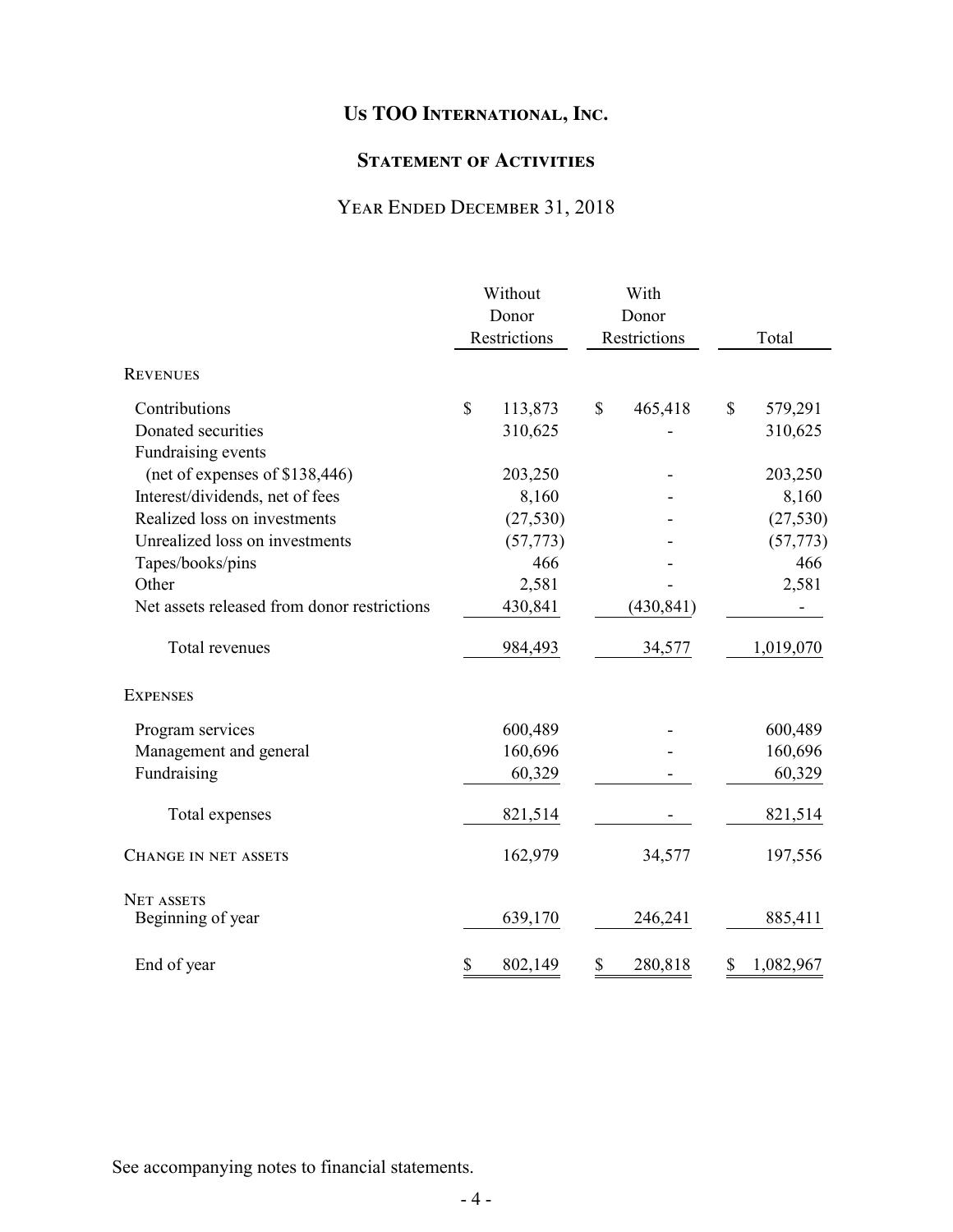### **STATEMENT OF ACTIVITIES**

## YEAR ENDED DECEMBER 31, 2017

|                                             | Without |              | With |              |    |         |
|---------------------------------------------|---------|--------------|------|--------------|----|---------|
|                                             | Donor   |              |      | Donor        |    |         |
|                                             |         | Restrictions |      | Restrictions |    | Total   |
| <b>REVENUES</b>                             |         |              |      |              |    |         |
| Contributions                               | \$      | 146,818      | \$   | 427,078      | \$ | 573,896 |
| Fundraising events                          |         |              |      |              |    |         |
| (net of expenses of \$104,896)              |         | 170,170      |      |              |    | 170,170 |
| Interest/dividends, net of fees             |         | 4,224        |      |              |    | 4,224   |
| Realized gain on investments                |         | 35,324       |      |              |    | 35,324  |
| Unrealized gain of investments              |         | 64,248       |      |              |    | 64,248  |
| Tapes/books/pins                            |         | 1,218        |      |              |    | 1,218   |
| Other                                       |         | 2,397        |      |              |    | 2,397   |
| Net assets released from donor restrictions |         | 427,342      |      | (427, 342)   |    |         |
| Total revenues                              |         | 851,741      |      | (264)        |    | 851,477 |
| <b>EXPENSES</b>                             |         |              |      |              |    |         |
| Program services                            |         | 598,160      |      |              |    | 598,160 |
| Management and general                      |         | 117,343      |      |              |    | 117,343 |
| Fundraising                                 |         | 46,509       |      |              |    | 46,509  |
| Total expenses                              |         | 762,012      |      |              |    | 762,012 |
| <b>CHANGE IN NET ASSETS</b>                 |         | 89,729       |      | (264)        |    | 89,465  |
| <b>NET ASSETS</b>                           |         |              |      |              |    |         |
| Beginning of year                           |         | 549,441      |      | 246,505      |    | 795,946 |
| End of year                                 | \$      | 639,170      | \$   | 246,241      | \$ | 885,411 |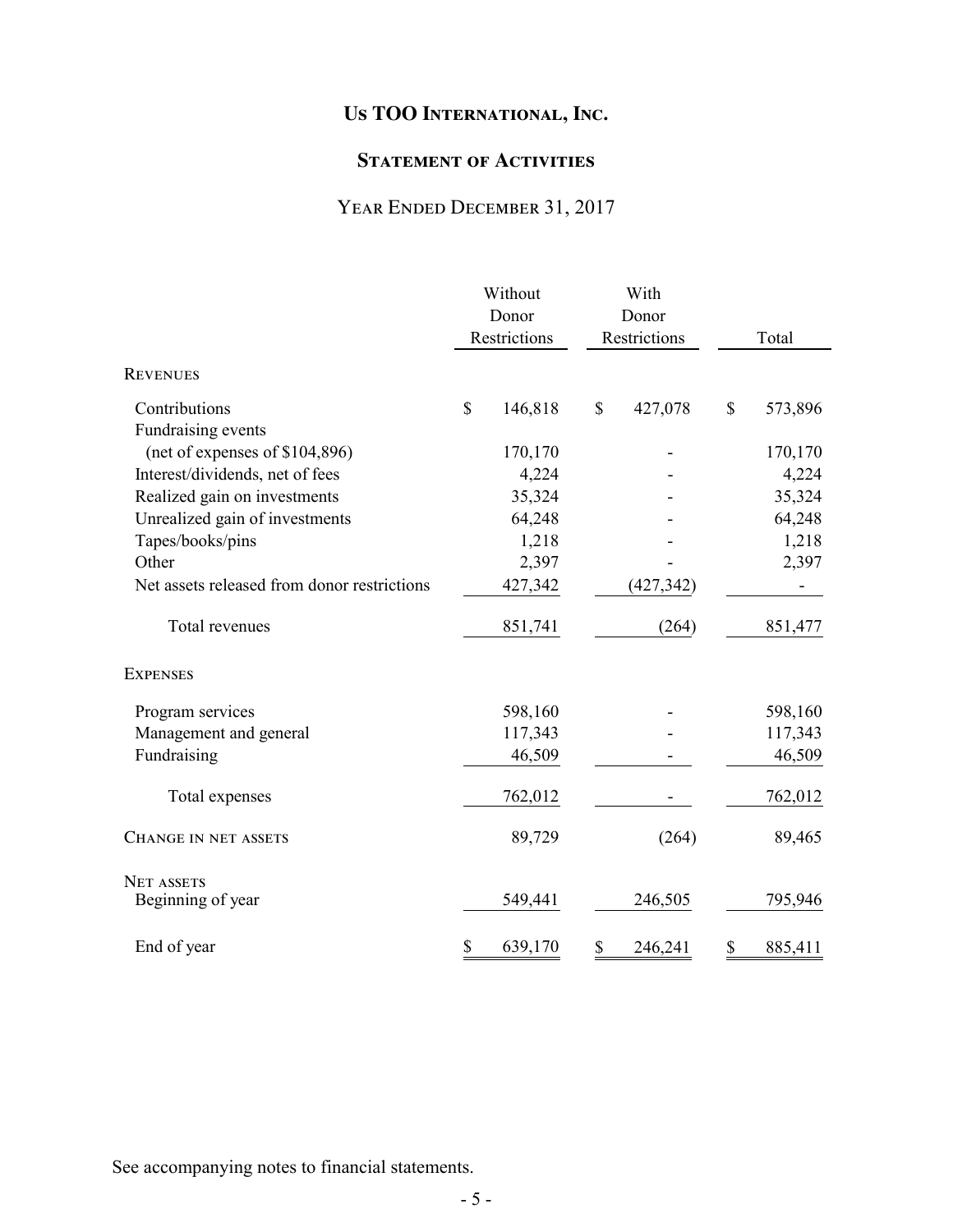## **Statement of Functional Expenses**

## Year Ended December 31, 2018

|                             |              | Program<br>Services | Management<br>and<br>General | Fundraising  |              | Total   |
|-----------------------------|--------------|---------------------|------------------------------|--------------|--------------|---------|
| <b>EXPENSES</b>             |              |                     |                              |              |              |         |
| Salaries and benefits       | $\mathbb{S}$ | 312,800             | \$<br>26,515                 | \$<br>19,890 | $\mathbb{S}$ | 359,205 |
| Payroll taxes               |              | 19,692              | 1,669                        | 1,252        |              | 22,613  |
| Board expense               |              |                     | 25,995                       |              |              | 25,995  |
| Contributions               |              | 7,275               |                              |              |              | 7,275   |
| Credit card finance charges |              |                     | 1,079                        |              |              | 1,079   |
| Dues and subscriptions      |              |                     | 9,958                        |              |              | 9,958   |
| Insurance                   |              | 8,567               | 726                          | 545          |              | 9,838   |
| Miscellaneous               |              | 30,322              | 2,204                        |              |              | 32,526  |
| Occupancy                   |              | 34,919              | 2,960                        | 2,220        |              | 40,099  |
| Office supplies             |              | 16,325              | 11,733                       | 1,554        |              | 29,612  |
| Postage                     |              | 17,368              | 1,403                        | 3,971        |              | 22,742  |
| Printing                    |              | 36,401              | 455                          | 6,453        |              | 43,309  |
| Professional fees           |              | 86,973              | 64,806                       | 21,272       |              | 173,051 |
| Telephone                   |              | 10,730              | 910                          | 682          |              | 12,322  |
| Travel and entertainment    |              | 19,117              | 10,283                       | 2,490        |              | 31,890  |
| Total expenses              | \$           | 600,489             | \$<br>160,696                | \$<br>60,329 |              | 821,514 |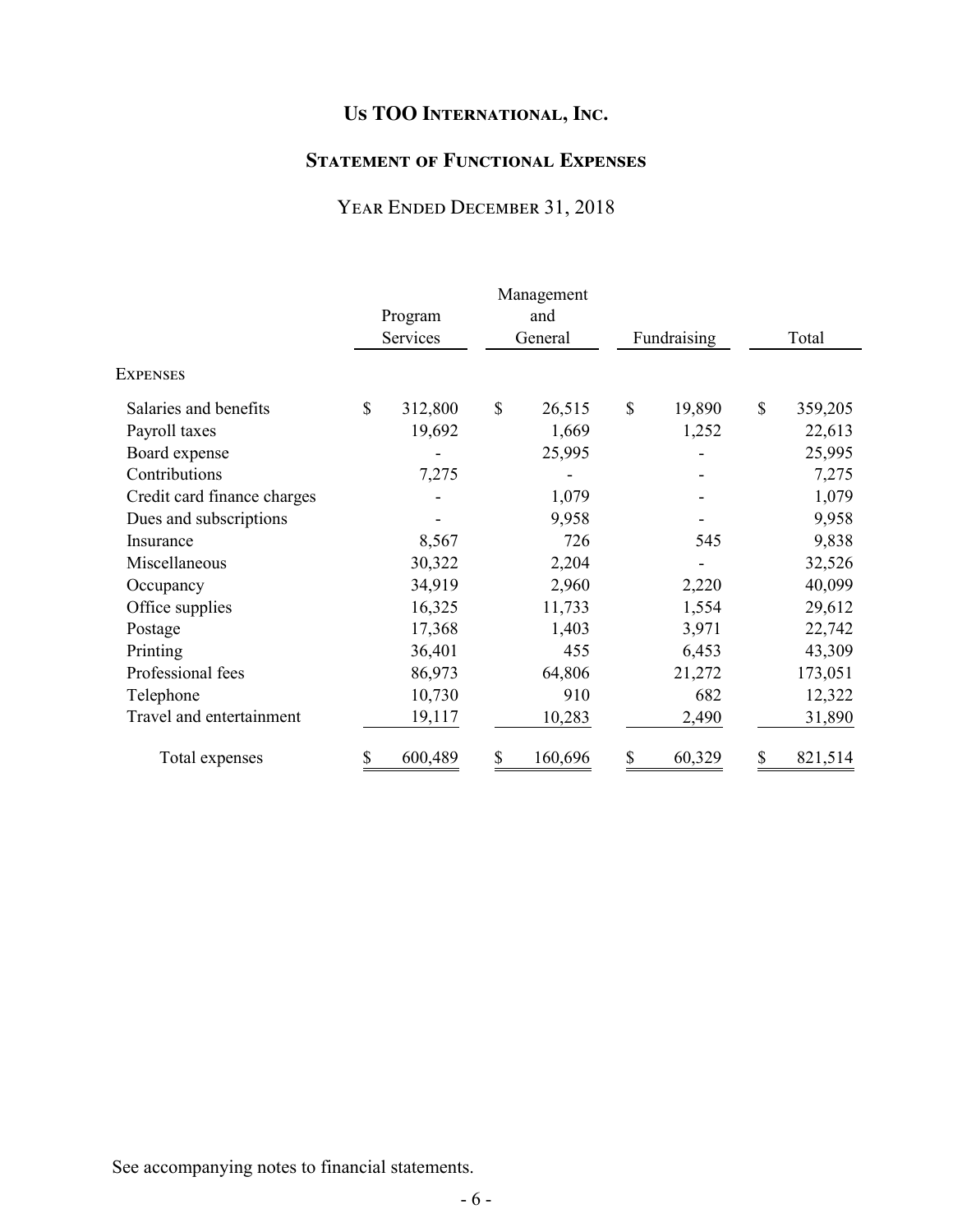### **Statement of Functional Expenses**

## YEAR ENDED DECEMBER 31, 2017

|                             |              |          | Management    |              |              |         |
|-----------------------------|--------------|----------|---------------|--------------|--------------|---------|
|                             |              | Program  | and           |              |              |         |
|                             |              | Services | General       | Fundraising  |              | Total   |
| <b>EXPENSES</b>             |              |          |               |              |              |         |
| Salaries and benefits       | $\mathbb{S}$ | 310,331  | \$<br>25,899  | \$<br>20,847 | $\mathbb{S}$ | 357,077 |
| Payroll taxes               |              | 19,839   | 1,656         | 1,333        |              | 22,828  |
| Board expense               |              |          | 19,176        |              |              | 19,176  |
| Contributions               |              | 12,030   |               |              |              | 12,030  |
| Credit card finance charges |              |          | 1,246         |              |              | 1,246   |
| Dues and subscriptions      |              | 3,000    | 5,837         |              |              | 8,837   |
| Insurance                   |              | 10,880   | 908           | 731          |              | 12,519  |
| Miscellaneous               |              | 19,482   | 2,298         |              |              | 21,780  |
| Occupancy                   |              | 35,153   | 2,934         | 2,361        |              | 40,448  |
| Office supplies             |              | 41,292   | 7,046         |              |              | 48,338  |
| Postage                     |              | 17,812   | 1,354         | 2,587        |              | 21,753  |
| Printing                    |              | 38,980   | 1,129         | 3,925        |              | 44,034  |
| Professional fees           |              | 63,069   | 43,346        | 14,074       |              | 120,489 |
| Telephone                   |              | 9,699    | 809           | 651          |              | 11,159  |
| Travel and entertainment    |              | 16,593   | 3,705         |              |              | 20,298  |
| Total expenses              | \$           | 598,160  | \$<br>117,343 | \$<br>46,509 |              | 762,012 |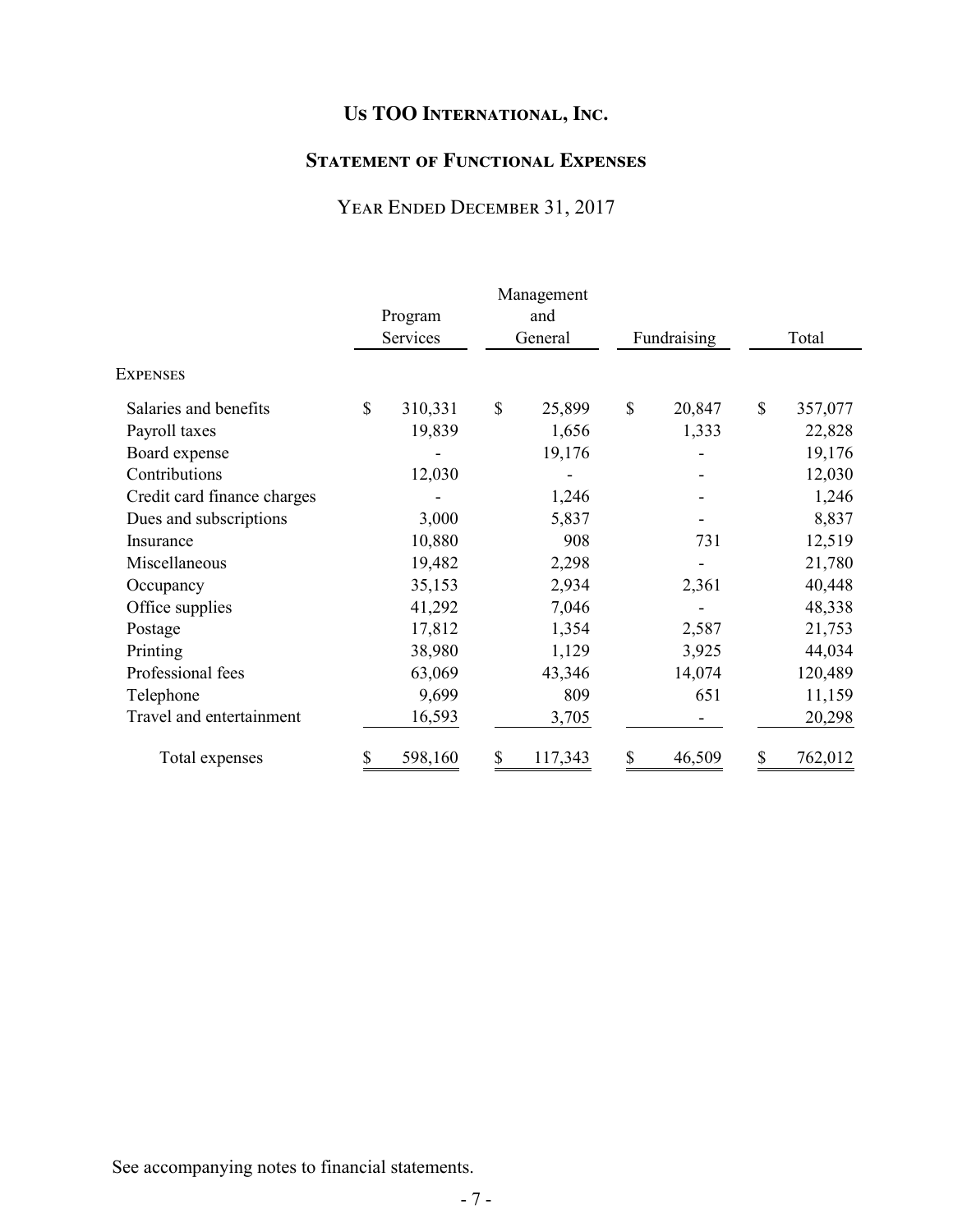### **STATEMENTS OF CASH FLOWS**

## Years Ended December 31, 2018 and 2017

|                                                  | 2018                                 | 2017                                |
|--------------------------------------------------|--------------------------------------|-------------------------------------|
| CASH FLOWS FROM OPERATING ACTIVITIES             |                                      |                                     |
| Change in net assets                             | $\boldsymbol{\mathsf{S}}$<br>197,556 | $\boldsymbol{\mathsf{S}}$<br>89,465 |
| Adjustments to reconcile change in net assets to |                                      |                                     |
| net cash used for operating activities           |                                      |                                     |
| Donated securities                               | (310, 625)                           |                                     |
| (Increase) decrease in fair value of investments | 85,303                               | (99, 572)                           |
| (Increase) decrease in                           |                                      |                                     |
| Other receivable                                 | (15,000)                             | 2,274                               |
| Prepaid expenses                                 | (7,171)                              | 13,456                              |
| Increase (decrease) in                           |                                      |                                     |
| Accounts payable                                 | 27,578                               | 669                                 |
| Deferred lease obligation                        | (767)                                | 3,334                               |
| Accrued expenses                                 | 18,722                               | (12,700)                            |
| Net cash (used) for operating activities         | (4, 404)                             | (3,074)                             |
| CASH PROVIDED BY INVESTING ACTIVITIES            |                                      |                                     |
| Sale of investments                              | 1,806,048                            | 5,691                               |
| Purchase of investments                          | (1,813,949)                          | (9,669)                             |
| Net cash (used) by investing activities          | (7,901)                              | (3,978)                             |
| NET CHANGE IN CASH                               | (12,305)                             | (7,052)                             |
| <b>CASH BALANCE</b>                              |                                      |                                     |
| Beginning of year                                | 167,286                              | 174,338                             |
| End of year                                      | \$<br>154,981                        | \$<br>167,286                       |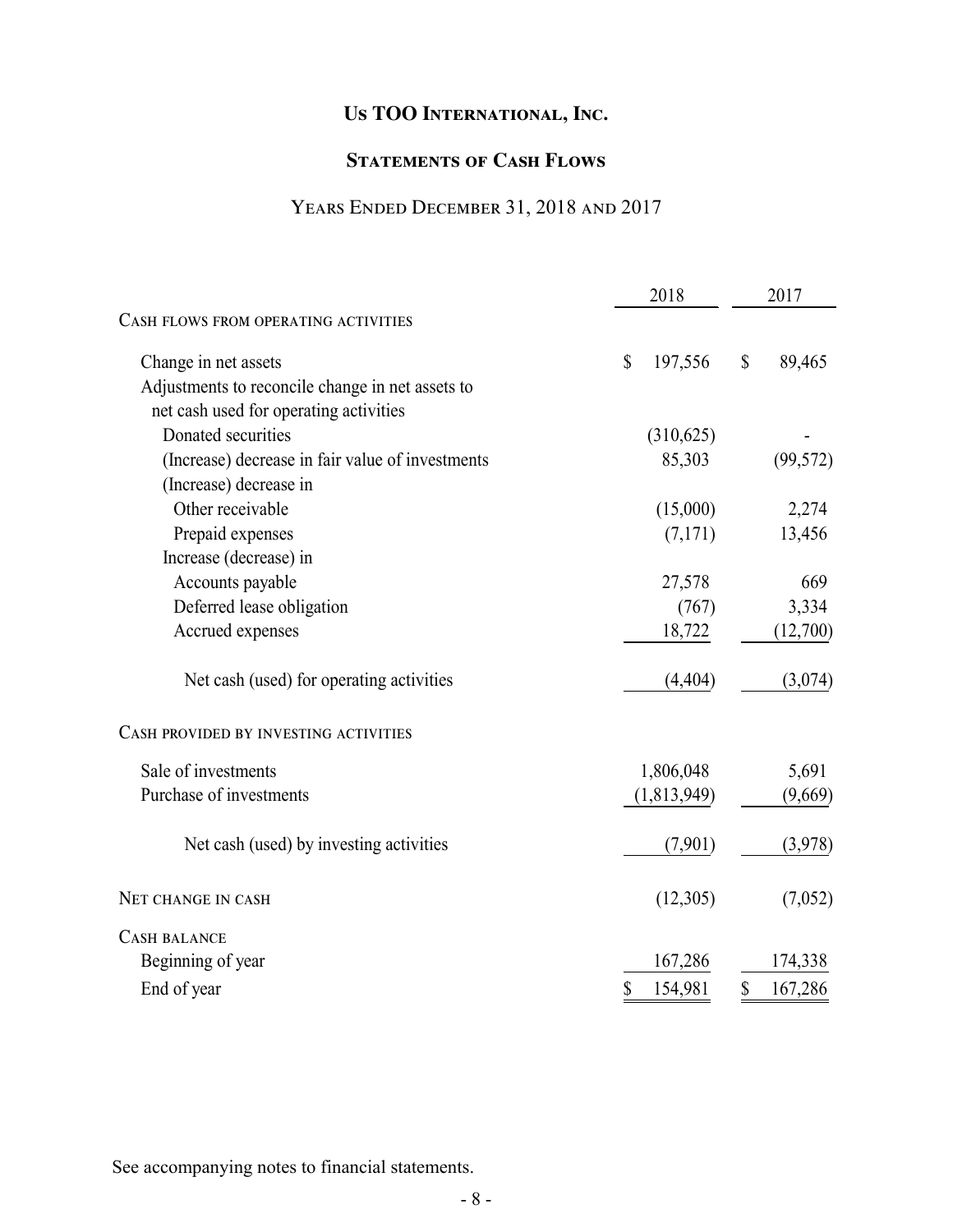### **Notes to Financial Statements**

### Years Ended December 31, 2018 and 2017

### **Note 1. Nature of Organization**

Us TOO International, Inc. (the Organization) is an Illinois not-for-profit Corporation founded in 1990 to be the leading prostate cancer organization helping men and their families make informed decisions about prostate cancer detection and treatment through support, education and advocacy.

### **Note 2. Summary of Significant Accounting Policies**

**Basis of Accounting** - The financial statements of the Organization have been prepared on the accrual basis of accounting and accordingly reflect all significant receivables, payables and other assets and liabilities.

**Basis of Presentation** - Financial statement presentation follows the recommendations of U.S. generally accepted accounting principles (GAAP) in accordance with Financial Accounting Standards Board Accounting Standards Codification, *Not-for-Profit Entities - Presentation of Financial Statements*. Under those principles, the Organization is required to report information regarding its financial position and activities according to two classes of net assets - net assets without donor restrictions and net assets with donor restrictions.

**Investments** - Investments consist of amounts held in money market accounts, short-term investment funds, and amounts invested in fixed income, equities and mutual funds, all of which are reported at fair value, generally as determined by published market prices. Income earned is derived from interest, dividends and changes in fair value. Unrealized gains (losses) resulting from increases (decreases) in fair value of securities held as well as the net realized gains (losses) arising from sales of securities are included in investment income. Investment income is reported in the statement of activities net of all external and direct internal investment expenses. Gains and losses are included in the change in net assets in the statements of activities.

The Organization invests in various investment securities. Investment securities are exposed to various risks such as interest rate, market and credit risks. Due to the level of risk associated with certain investment securities, it is at least reasonably possible that changes in the values of investment securities will occur in the near term and that such change could materially affect the amounts reported in the statements of financial position.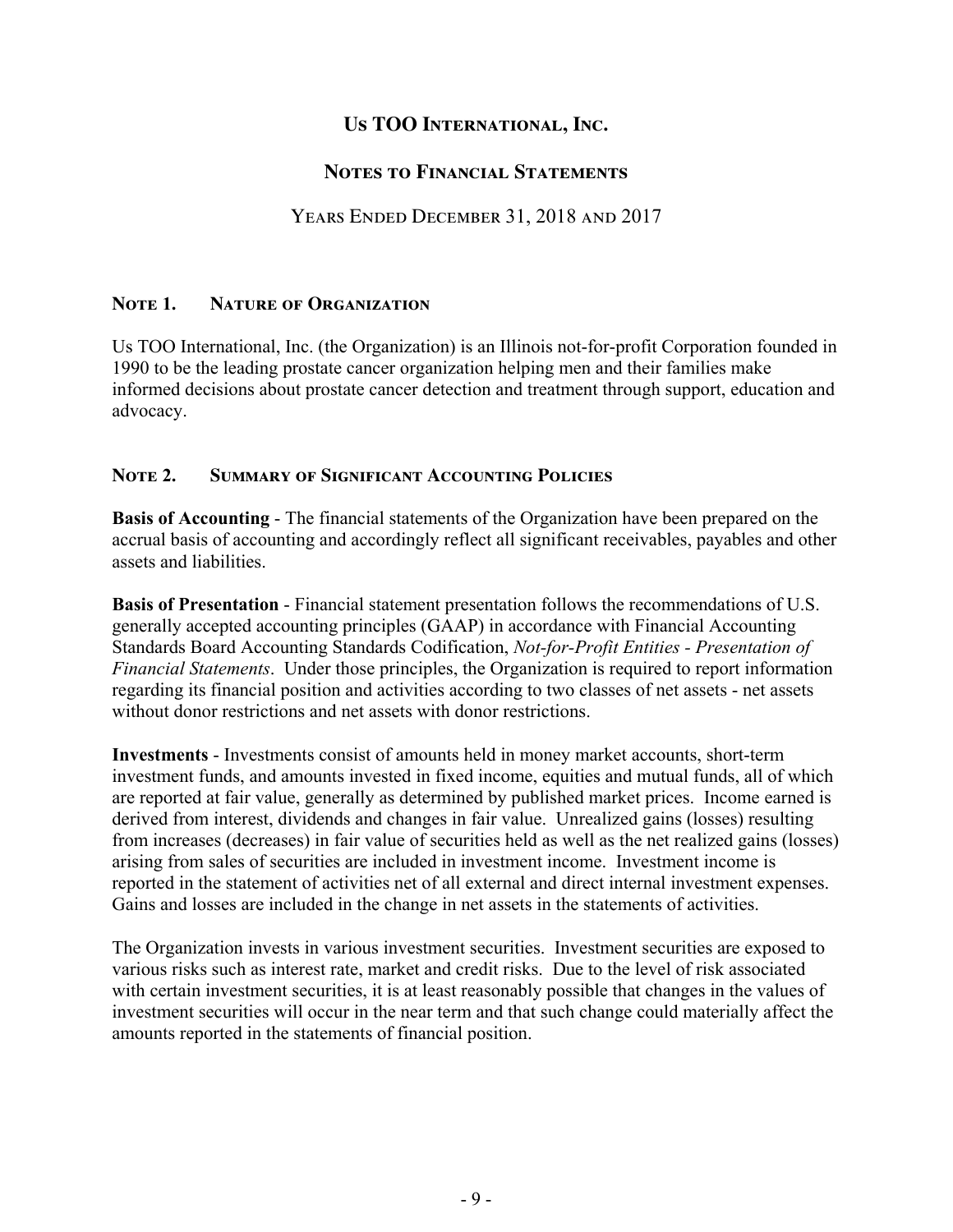### **Note 2. Summary of Significant Accounting Policies (continued)**

**Property and Equipment** - Property and equipment is carried at cost. Major additions over \$500 are capitalized while maintenance and repairs, which do not improve or extend the lives of the respective assets, are expensed currently. Leasehold improvements are depreciated over estimated useful lives of three years using a straight-line method. Furniture and equipment are being depreciated over estimated useful lives of five to ten years using a straight-line method.

**Net Assets** - Net assets are reported in two distinct classes as follows:

*Net assets without donor restrictions* - These net assets are available to finance the general operations of the Organization. The only limits on the use of net assets without donor restrictions are the broad limits resulting from the nature of the Organization, the environment in which it operates, and the purposes specified in its organizing documents.

*Net assets with donor restrictions* - These net assets result from contributions and other inflows of assets, the use of which by the Organization is limited by donor-imposed time or purpose restrictions that are either temporary or permanent.

**Contributions** - Donor-restricted contributions are generally reported as increases in net assets with donor restrictions. When a restriction expires (that is, when a stipulated time restriction ends or purpose restriction is accomplished), net assets with donor restrictions are reclassified to net assets without donor restrictions and reported in the statements of activities as net assets released from donor restrictions.All other contributions are reported as increases in net assets without donor restrictions. Non-cash contributions are recorded at fair value.

**Functional Allocation of Expenses** - The costs of providing the various programs and supporting activities of the Organization have been summarized on a functional basis in the statements of activities and functional expenses. Costs that can be specifically identified with a final cost objective are charged directly to that activity. Other costs are allocated among the program and supporting services benefited based on management's best estimates. Salaries and related fringe benefits are allocated based on employee time and effort studies. Information technology costs are allocated based on the relative benefit of related activity use. Other common costs such as occupancy, depreciation and related infrastructure costs are allocated based on employee time and effort studies.

**Cash and Cash Equivalents** - For purposes of the statements of cash flows, cash and cash equivalents consist of cash on hand, checking and savings accounts.

**Estimates** - The preparation of financial statements in conformity with U.S. generally accepted accounting principles required management to make estimates and assumptions that affect certain reported amounts and disclosures. Accordingly, actual results could differ from those estimates.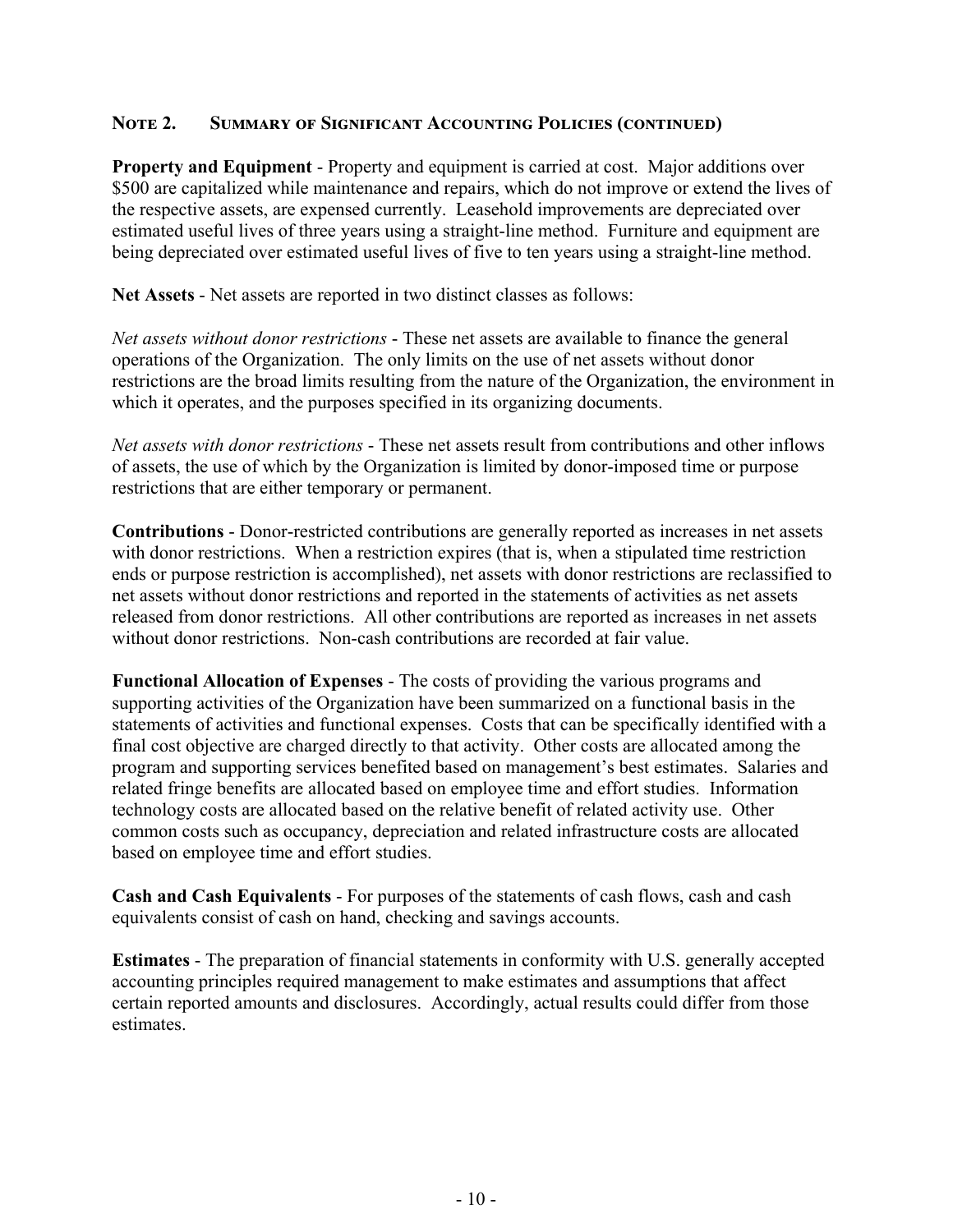### **Note 2. Summary of Significant Accounting Policies (continued)**

**New Accounting Pronouncement Adopted** - During the year ended December 31, 2018, the Organization adopted the provisions of Accounting Standards Update 2016-14, *Not-for-Profit Entities: Presentation of Financial Statements of Not-for-Profit Entities* (the Update)*.* The Update amends the reporting model for not-for-profit organizations and enhances required disclosures. The major changes include: requiring the presentation of only two classes of net assets - those with donor restrictions and those without donor restrictions; requiring all not-forprofits to present an analysis of expenses by both function and nature in a single location, generally as a separate financial statement or by disclosure in the notes, and to provide additional information about the methods used to allocate costs across functional reporting categories; requiring disclosure of both quantitative and qualitative information about liquidity and the availability of financial resources; and requiring the presentation of investment return net of all external and direct internal expenses.

Accordingly, certain amounts previously reported for the year ended December 31, 2017 were reclassified to conform to the 2018 presentation.

### NOTE 3. TAX STATUS

The Organization is exempt from federal income tax under Section  $501(c)(3)$  of the Internal Revenue Code and applicable state law. However, income from certain activities not directly related to the Organization's tax-exempt purpose is subject to taxation as unrelated business income. The Organization has assessed that there are no activities unrelated to the purpose of the Organization and therefore no tax is to be recognized. In addition, the Organization qualifies for the charitable contribution deduction under Section  $170(b)(1)(A)$  and has been classified as an organization other than a private foundation under Section 509(a)(2).

The Organization performed an evaluation of uncertain tax positions for the years ended December 31, 2018 and 2017, and determined that there were no matters that would require recognition in the financial statements or that may have an effect on its tax-exempt status. The Organization files its Forms 990 with the Internal Revenue Service. Each of the Organization's prior three years remains subject to examination by the Internal Revenue Service.

### **Note 4. Liquidity and Availability of Financial Resources**

As part of the Organization's liquidity management, it has a policy to structure its financial assets to be available as its general expenditures, liabilities, and other obligations come due. In addition, the Organization invests cash in excess of its current requirements in a portfolio of investments designed to maximize long-term earnings with acceptable risk to investment principal.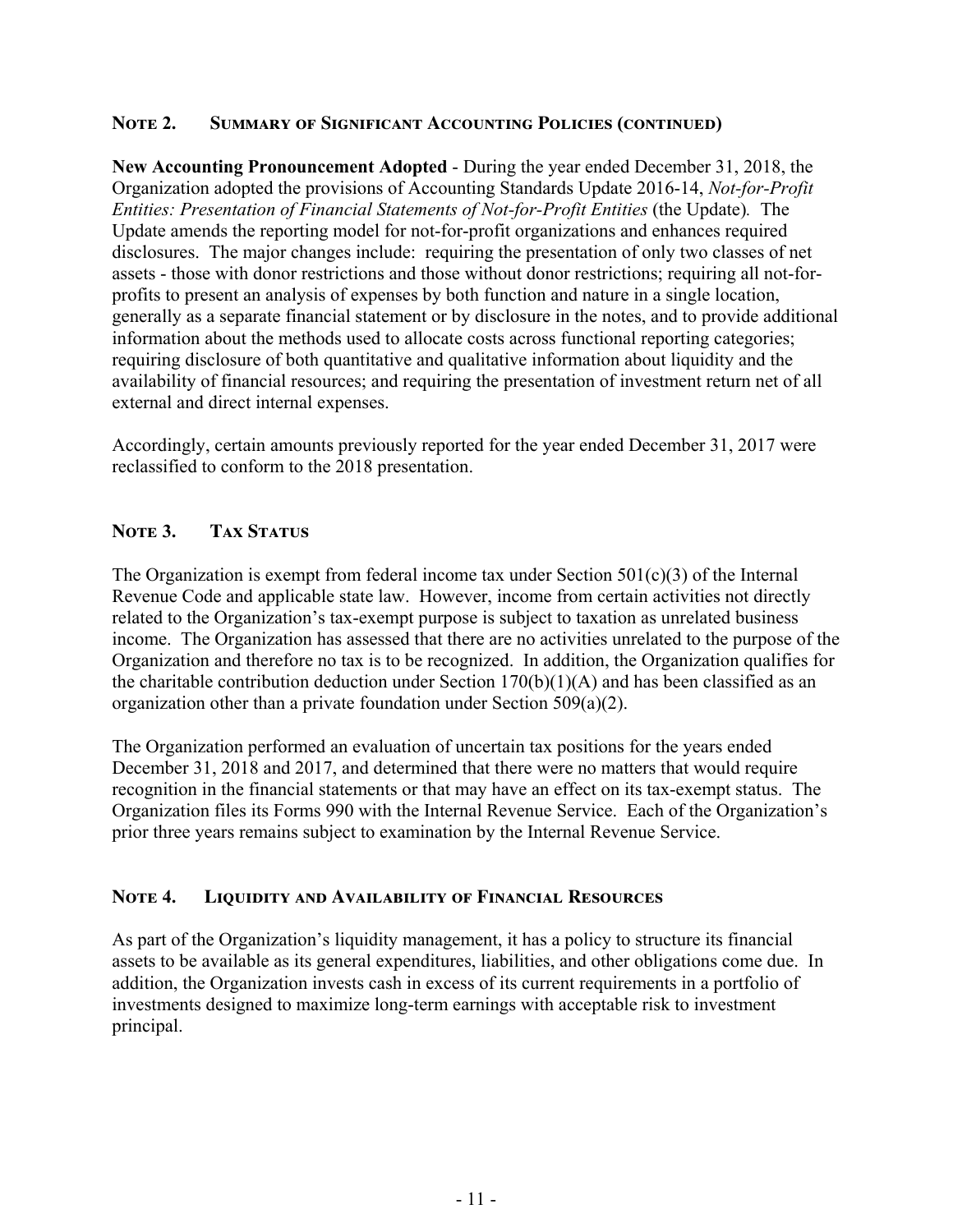#### **Note 4. Liquidity and Availability of Financial Resources (continued)**

The following table represents the Organization's financial assets available to meet cash needs for general expenditures within one year of December 31, 2018.

| Total assets at end of year                             | \$1,170,311 |
|---------------------------------------------------------|-------------|
| Less nonfinancial assets                                |             |
| Prepaid expenses                                        | (11,199)    |
| Net property and equipment                              |             |
| Security deposit                                        | (3,200)     |
| Less those unavailable for general expenditures within  |             |
| one year due to purpose restrictions by donor           | (280, 818)  |
| Financial assets available to meet general expenditures |             |
| coming due in the next year                             | \$1,155,912 |

#### **Note 5. Net Assets**

Net assets previously reported as of December 31, 2017 were restated to conform to the presentation and disclosure requirements necessitated by the adoption of ASU 2016-14 as described in Note 2. Accordingly, net assets as of December 31, 2017 were restated as follows:

| Net Asset Classes                     | As Previously<br>Presented | After Adoption<br>of ASU 2016-14 |         |  |
|---------------------------------------|----------------------------|----------------------------------|---------|--|
| Unrestricted net assets               | \$<br>639,170              | \$                               |         |  |
| Temporarily restricted                | 246,241                    |                                  |         |  |
| Net assets without donor restrictions |                            |                                  | 639,170 |  |
| Net assets with donor restrictions    |                            |                                  | 246,241 |  |
| Total net assets                      | 885,411                    |                                  | 885,411 |  |

### **Note 6. Fair Value Measurements**

Accounting standards provides the framework for measuring fair value which provides a fair value hierarchy that prioritizes the inputs to valuation techniques used to measure fair value. The hierarchy gives the highest priority to unadjusted quoted prices in active markets for identical assets (Level 1) and the lowest priority to unobservable inputs (Level 3). The three levels of the fair value hierarchy are described as follows:

Level 1 - Inputs to the valuation methodology are unadjusted quoted prices for identical assets or liabilities in active markets that the Organization has the ability to access.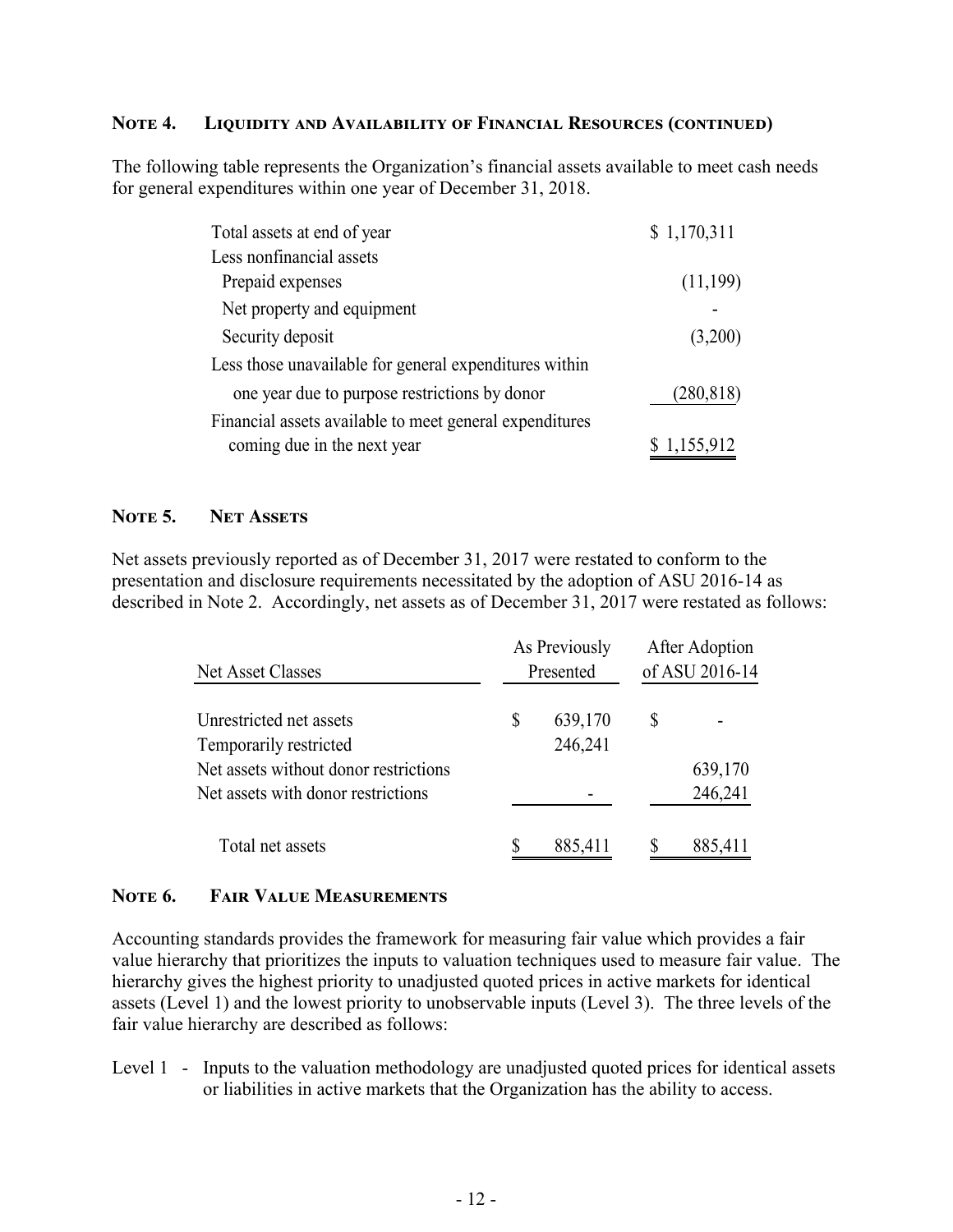### **Note 6. Fair Value Measurements (continued)**

Level 2 - Inputs to the valuation methodology include other significant observable inputs including:

- Quoted prices for similar assets or liabilities in active markets;
- Quoted prices for identical or similar assets or liabilities in inactive markets;
- Inputs other than quoted prices that are observable for the asset or liability; and
- Inputs that are derived principally from or corroborated by observable market data by correlation or other means.

If the asset or liability has a specified (contractual) term, the Level 2 input must be observable for substantially the term of the asset or liability.

Level 3 - Inputs to the valuation methodology are unobservable and significant to the fair value measurement.

The methods used to measure fair value may produce an amount that may not be indicative of net realizable value or reflective of future fair values. Furthermore, although the Organization believes its valuation methods are appropriate and consistent with other market participants, the use of different methodologies or assumptions to determine the fair value of certain financial instruments could result in a different fair value measurement at the reporting date.

The following tables set forth by level, within the fair value hierarchy, the Organization's assets at fair value as of December 31, 2018 and 2017:

|                         |    |         | 2018 |            |    |             |              |
|-------------------------|----|---------|------|------------|----|-------------|--------------|
|                         |    |         |      | Quoted     |    | Significant |              |
|                         |    |         |      | Market     |    | Other       | Significant  |
|                         |    |         |      | Prices for |    | Observable  | Unobservable |
|                         |    |         |      | Assets     |    | Inputs      | Inputs       |
| Description             |    | Total   |      | (Level 1)  |    | (Level 2)   | (Level 3)    |
| Money market funds      | \$ | 8,048   | \$   |            | \$ | 8,048       | \$           |
| Certificates of deposit |    | 238,925 |      |            |    | 238,925     |              |
| U.S. treasury bills     |    | 194,902 |      | 194,902    |    |             |              |
| Mutual funds            |    | 46,133  |      | 46,133     |    |             |              |
| Exchange traded funds   |    | 497,923 |      | 497,923    |    |             |              |
| Total                   | ¢  | 985,931 | ¢    | 738,958    |    | 246,973     | \$           |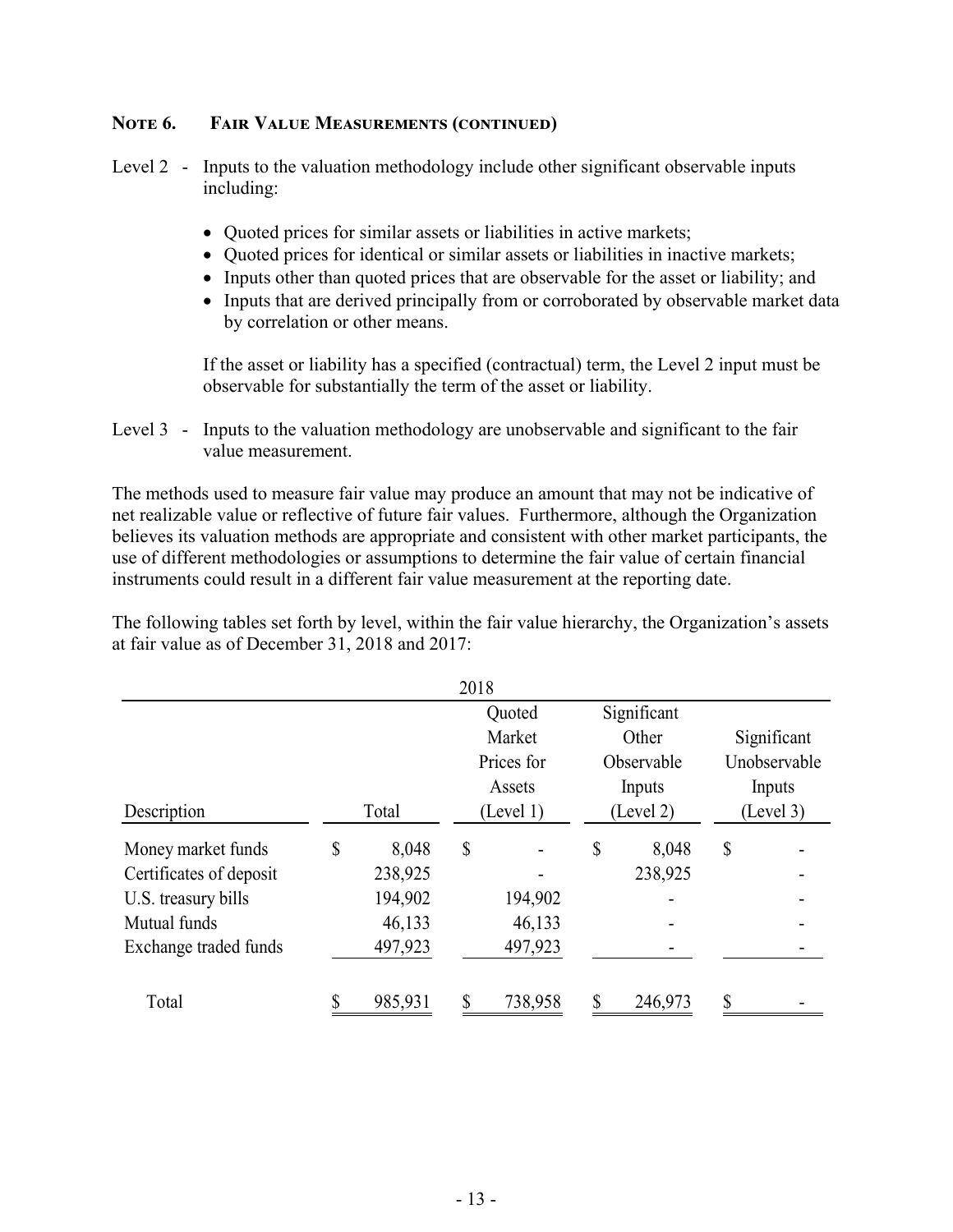|                       |               | 2017 |            |    |             |                           |              |
|-----------------------|---------------|------|------------|----|-------------|---------------------------|--------------|
|                       |               |      | Quoted     |    | Significant |                           |              |
|                       |               |      | Market     |    | Other       |                           | Significant  |
|                       |               |      | Prices for |    | Observable  |                           | Unobservable |
|                       |               |      | Assets     |    | Inputs      |                           | Inputs       |
| Description           | Total         |      | (Level 1)  |    | (Level 2)   |                           | (Level 3)    |
| Money market funds    | \$<br>195,252 | \$   |            | \$ | 195,252     | $\boldsymbol{\mathsf{S}}$ |              |
| Mutual funds          | 619           |      | 619        |    |             |                           |              |
| Exchange traded funds | 71,818        |      | 71,818     |    |             |                           |              |
| Common stock          | 485,019       |      | 485,019    |    |             |                           |              |
| Total                 | 752,708       | \$   | 557,456    | \$ | 195,252     | \$                        |              |
| Level 1 Inputs        |               |      |            |    |             |                           |              |

### **Note 6. Fair Value Measurements (continued)**

Fair values for common stock, U.S. treasury securities, mutual funds and exchange traded funds are determined by reference to quoted market prices.

#### Level 2 Inputs

Money market funds are valued using cost which approximates fair value. Certificates of deposit held through brokerage accounts are valued at the closing price reported on the active market or comparable securities in which the individual certificates of deposit are traded.

#### **Note 7. Lease Commitments**

The Organization entered into a lease agreement for office space in Des Plaines, Illinois commencing December 1, 2013 and terminating on February 28, 2017. The lease term was extended through March 31, 2020. Rent expense for the years ended December 31, 2018 and 2017 was \$38,271 and \$38,716, respectively.

The future minimum rental payments under this lease are as follows:

| December 31, |        |
|--------------|--------|
| 2019         | 40,208 |
| 2020         | 10,203 |
|              | 50,411 |